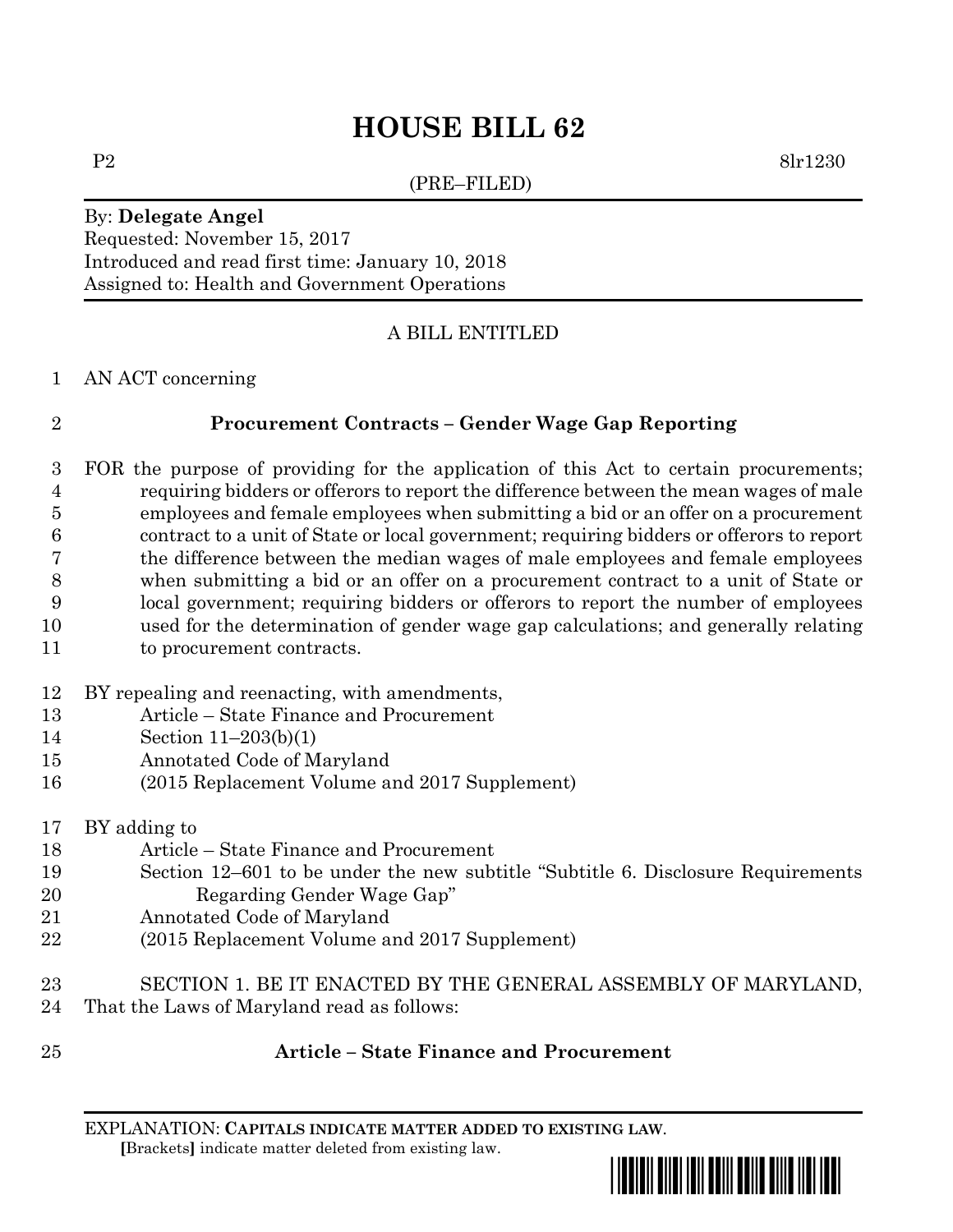### **HOUSE BILL 62**

|  | $1\hbox{--}203.$ |
|--|------------------|
|  |                  |

 (b) (1) The following provisions of this Division II apply to each procurement enumerated in subsection (a) of this section: 4 (i)  $§ 11-205$  of this subtitle ("Collusion"); (ii) § 10–204 of this article ("Approval for designated contracts"); (iii) Title 12, Subtitle 2 of this article ("Supervision of Capital Expenditures and Real Property Leases"); (iv) **TITLE 12, SUBTITLE 6 OF THIS ARTICLE ("DISCLOSURE REQUIREMENTS REGARDING GENDER WAGE GAP"); (V)** § 13–219 of this article ("Required clauses – Nondiscrimination clause"); **[**(v)**] (VI)** § 13–221 of this article ("Disclosures to Secretary of State"); **[**(vi)**] (VII)** Title 12, Subtitle 4 of this article ("Policies and Procedures for Exempt Units"); **[**(vii)**] (VIII)** § 15–112 of this article ("Change orders"); **[**(viii)**] (IX)** Title 16 of this article ("Suspension and Debarment of Contractors"); and **[**(ix)**] (X)** Title 17 of this article ("Special Provisions – State and Local Subdivisions"). **SUBTITLE 6. DISCLOSURE REQUIREMENTS REGARDING GENDER WAGE GAP. 12–601. IN CONJUNCTION WITH THE SUBMISSION OF A BID OR AN OFFER ON A PROCUREMENT CONTRACT TO A UNIT OF STATE OR LOCAL GOVERNMENT, A BIDDER OR AN OFFEROR SHALL REPORT TO THE UNIT: (1) THE DIFFERENCE BETWEEN THE MEAN WAGES OF MALE EMPLOYEES AND FEMALE EMPLOYEES;**

- 
- **(2) THE DIFFERENCE BETWEEN THE MEDIAN WAGES OF MALE**